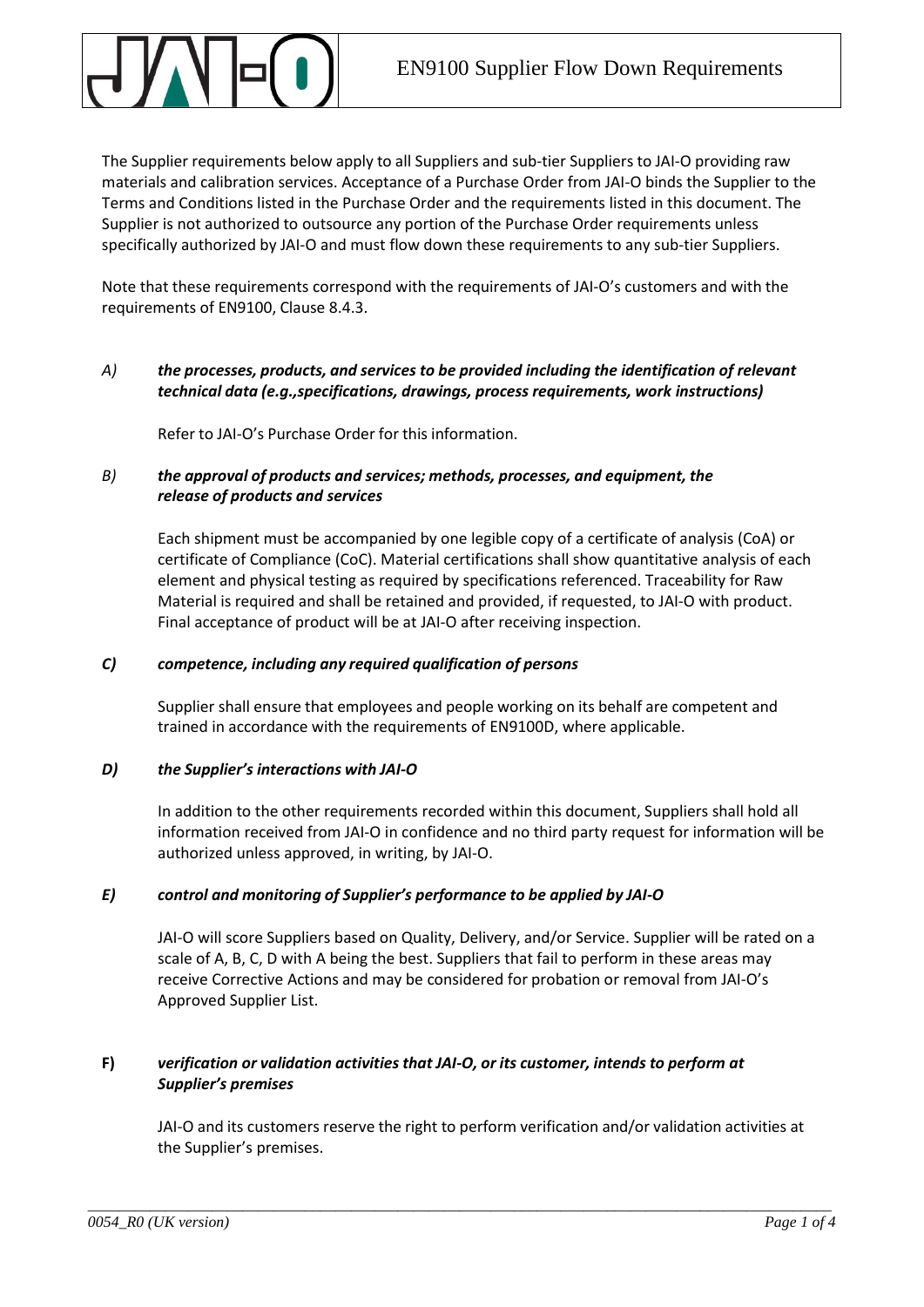

### *G) design and development control*

Design and development control does not apply to JAI-O Suppliers.

### *H) special requirements, critical items, or key characteristics*

As per the requirements of EN9100D, Suppliers are responsible for the validation, and periodic revalidation, of the ability to achieve planned results of the processes for production and service provision, where the resulting output cannot be verified by subsequent monitoring or measurement.

## *I) test, inspection, and verification (including production process verification)*

For calibration Purchase Orders, all gauges and instruments must be calibrated using standards whose accuracies are traceable to the National Institute of Standards and Technology. All provided calibration certifications must specifically state this traceability. Supplier will maintain a quality/inspection system that will ensure all goods and services conform to contract requirements whether manufactured or processed by Supplier or procured from Sub-Tier Suppliers and that fully complies with the requirements of EN9100D.

# *J) the use of statistical techniques for product acceptance and related instructions for acceptance by JAI-O*

The Supplier will use a sampling plan, consistent with typical industry standards, unless otherwise specified or agreed upon in writing by JAI-O.

### *K) the need to:*

### • *implement a quality management system*

When specifically requested by JAI-O in writing, Supplier will maintain a quality system in compliance to recognized Quality Management Systems and/or approved by JAI-O.

• *use customer-designated or approved external providers, including process sources (e.g., special processes)*

When required by JAI-O or by JAI-O's customers, Suppliers will use customer specified sources.

## • *notify JAI-O of nonconforming processes, products, orservices and obtain approval for their disposition*

JAI-O will not accept Supplier product that does not meet Purchase Order requirements. Supplier product discovered after shipment by the Supplier to be nonconforming to any Purchase Order requirement shall be immediately disclosed to JAI-O upon discovery, including but not limited to quantity shipped, date shipped, and the extent of the nonconformance. Suppliers that receive notification of nonconforming product shall take appropriate action to contain the nonconforming condition and prevent it from occurring again.

The Supplier will be notified if formal Corrective Action is required to be submitted to JAI-O.

\_\_\_\_\_\_\_\_\_\_\_\_\_\_\_\_\_\_\_\_\_\_\_\_\_\_\_\_\_\_\_\_\_\_\_\_\_\_\_\_\_\_\_\_\_\_\_\_\_\_\_\_\_\_\_\_\_\_\_\_\_\_\_\_\_\_\_\_\_\_\_\_\_\_\_\_\_\_\_\_\_\_\_\_\_\_\_\_\_\_\_\_\_\_\_\_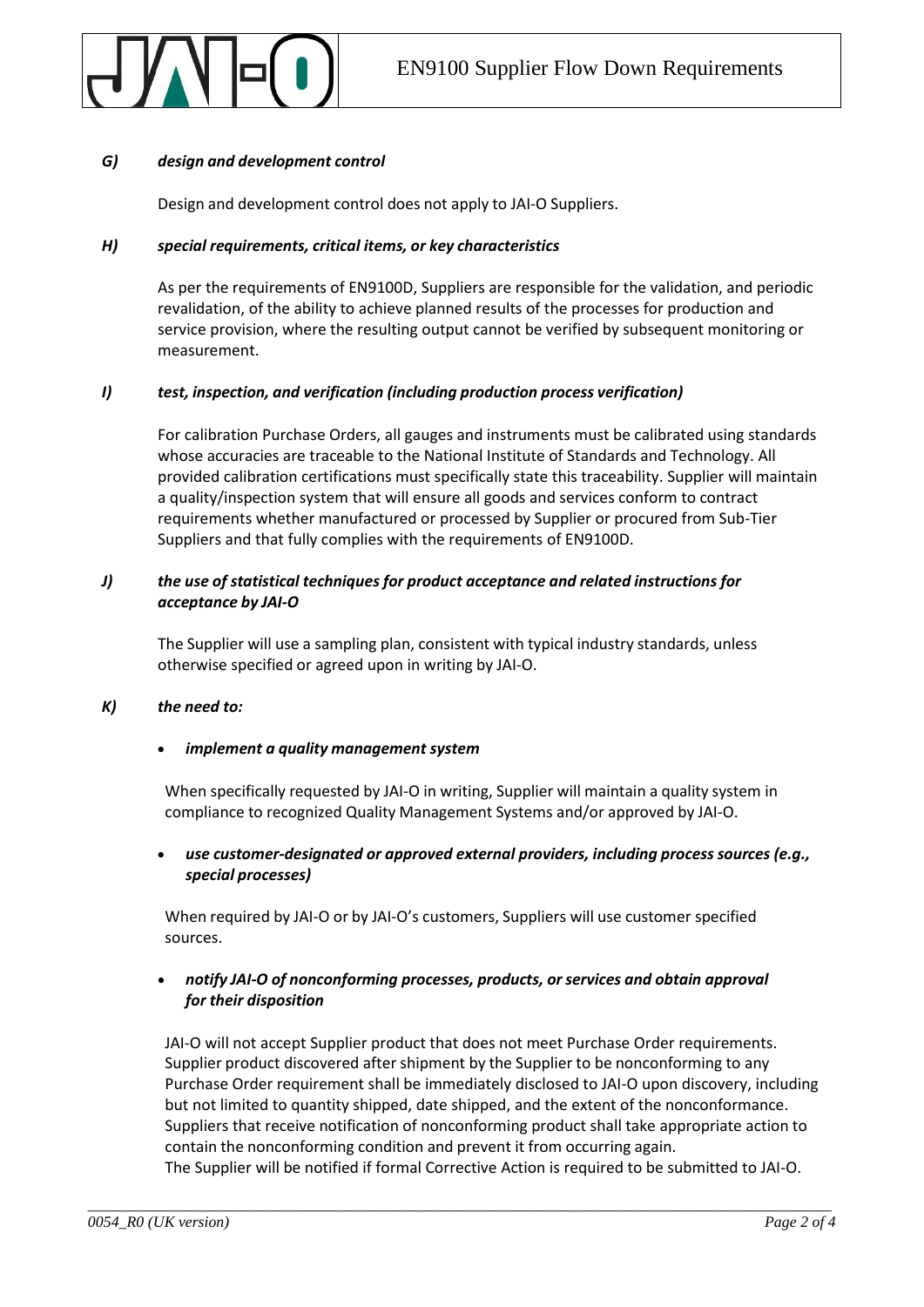The response shall be submitted within 1 week of issue or a time frame agreed upon between JAI-O and the Supplier. Errors with paperwork shall be resolved within 24 hours**.**

## • *prevent the use of counterfeit parts (see 8.1.4)*

To prevent the purchase of counterfeit or suspect / unapproved products and to ensure product identification and traceability (and for other reasons), Supplier will institute controls that include the requirement of Material Certificates, Certificates of Conformity, and/or other supporting documentation as is appropriate. Material and part substitutions are not allowed.

## • *notify JAI-O of changes to processes, products, or services, including changes of their external providers or location of manufacture, and obtain JAI-O's approval*

Supplier will notify JAI-O of intend or actual changes that may affect the quality of delivered goods and services. This includes: Changes to the Quality Management System, the Manufacturing Line, Facility Location, Processes or Natural Disasters. Quality data and/or approved design data to be available in the English language.

### • *flow down to external providers applicable requirements including customer requirements*

Suppliers shall flow-down to Sub-Tier Suppliers the applicable requirements as required by the purchase order either specifically or by reference.

# • *provide testspecimens for design approval, inspection/verification, investigation, or auditing*

When requested by JAI-O or its customers, Supplier will provide test specimens for inspection/verification, investigation and/or auditing purposes.

### • *retain documented information, including retention periods and disposition requirements*

Unless otherwise specified on the Purchase Order, the latest specification revision in effect at the time the lot of raw material/parts was originally manufactured or processed shall apply. In the event a document has been superseded, the latest revision of the superseding document shall apply. All certifications, test reports, and inspection reports, as well as receiving inspection, in- process inspection, final inspection, and calibration records shall be retained for a minimum of seven years, unless otherwise specified by JAI-O. These records will be made availableto JAI-O, JAI-O's customers, or regulatory agency upon request.

# *L) the right of access by JAI-O, JAI-O's customer, and regulatory authorities to the applicable areas of facilities and to applicable documented information, at any level of the supply chain*

\_\_\_\_\_\_\_\_\_\_\_\_\_\_\_\_\_\_\_\_\_\_\_\_\_\_\_\_\_\_\_\_\_\_\_\_\_\_\_\_\_\_\_\_\_\_\_\_\_\_\_\_\_\_\_\_\_\_\_\_\_\_\_\_\_\_\_\_\_\_\_\_\_\_\_\_\_\_\_\_\_\_\_\_\_\_\_\_\_\_\_\_\_\_\_\_

JAI-O and it's customers reserve the right to perform an on-site inspection of the Supplier's facility or visit the facility. JAI-O will give reasonable notification to the Supplier prior to the onsite inspection. The on-site inspection may include surveillance of the Supplier's facilities, procedures, production methods, processes, and the Supplier's Quality System. The Supplier shall furnish, at no cost, the necessary data as required by applicable Purchase Orders, specifications, and inspection instructions to facilitate the on-site inspection.